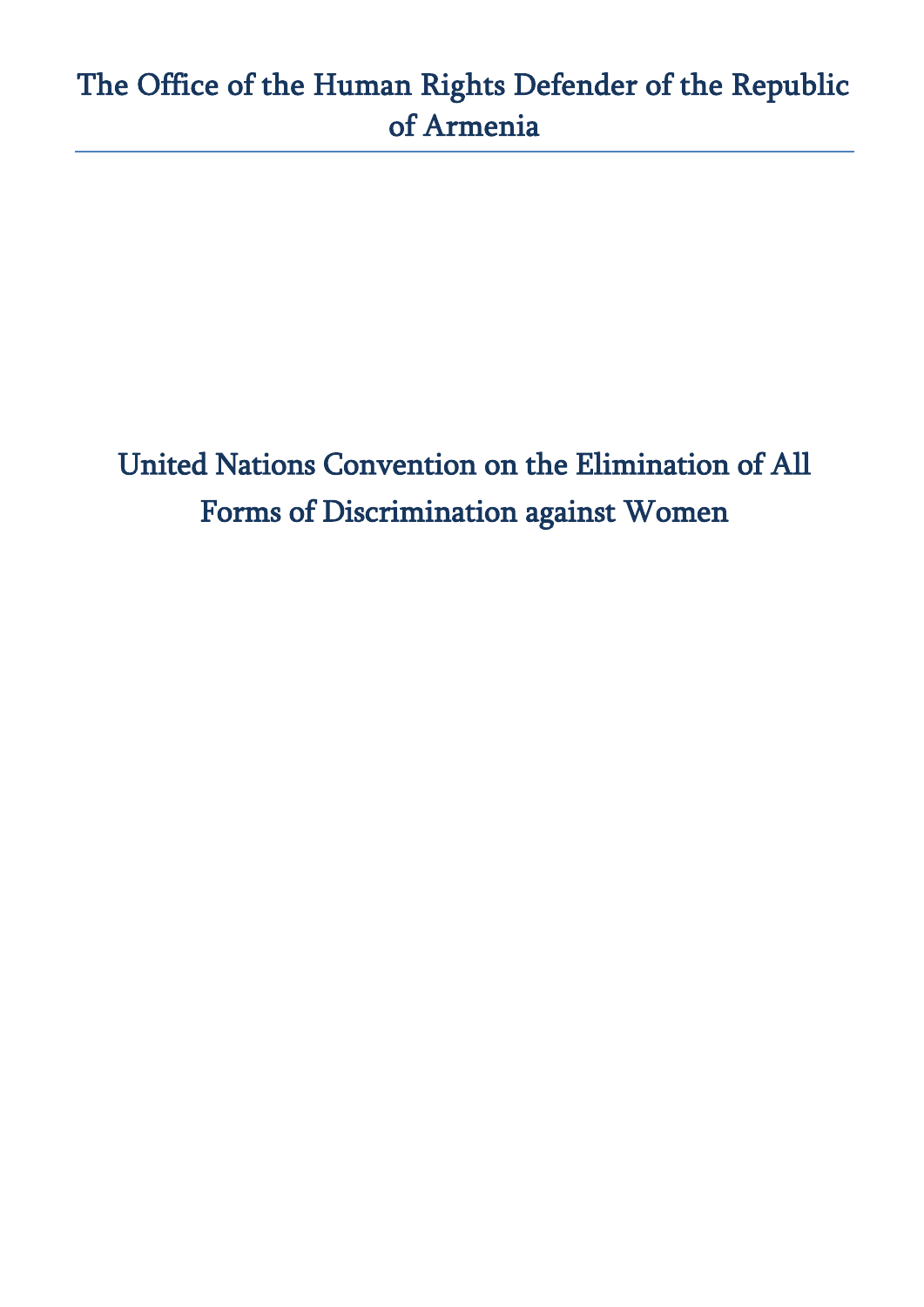# Part I Article 1: Discrimination

### Article 2: Policy Measures

Even though Armenian legislation prohibits all kinds of discrimination, however we should note that every day women face it in diffrent forms. During recent years the most common form of discrimination against women was violence (especially domestic violance).

According to the information provided by the Police of the Republic of Armenia in 2015 there have been registered 784 cases of domestic violance, however in 634 of these cases criminal case has not been opened.

Analysis of the number of cases and number of criminal proceedings regarding these cases proves that not in all cases it was possible to describe the act of a crime as stipulated by the Criminal Code of the Republic of Armenia and hence properly investigate allegations of domestic violence. Considering particularities of domestic violence in some cases (such as abuse of the material dependence, periodic threats, one slap etc.) investigative services were not able to describe a specific act as a crime because of its absence in the Criminal Code. Due to this issue the Police or other state body does not have a clear and accurate data on domestic violence cases. In this regard, it should be noted that the lack of official statistics makes it difficult to effectively combat against domestic violence.

Even though the registered cases of domestic violence mentioned above are lower than the ones registered in 2014 (678 cases), however according to local NGO's, the number of cases of domestic violence has increased.

As it is mentioned in the information published by the "Coalition to Stop Violence against Women" <sup>1</sup> yearly Armenia has 2000 cases of domestic violance. Moreover, from 2013 till 2015 three NGO's have received 5171 primary calls to their hotlines reporting domestic violance and during the same period they have recorded 30 cases of death because of domestic violance<sup>2</sup>.

There is no adequate protection and redress for victims of domestic violence provided by the State authorities. Definition of domestic violence has been given in the law on Social Support (Article 2) which was adopted in 2014, where the State has a responsibility to provide shelters of victims of domestic violence for up to 12 months (Article 12). According to the same law (Article 12), procedures of providing shelters and conditions established by the Government of Armenia. Up to 1<sup>st</sup> October 2016 no state funded shelters have been operated.

There is a focal point on women's issues within the Staff of the Human Rights Defender (Ombudsman) of the Republic of Armenia who co-operates with all the structural subdivisions of the Staff taking into consideration the peculiarity of each complaint and alarm.

In 2015, more than 30 complaints and calls were received on domestic violence, vast majority of which were anonymous. On the basis of the reports, the women were provided with

<sup>2</sup> <http://bit.ly/1Mr1xVZ>

 $\overline{\phantom{a}}$ 

<sup>&</sup>lt;sup>1</sup> [http://coalitionagainstviolence.org/hy/%D5%A3%D5%AC%D5%AD%D5%A1%D5%BE%D5%B8%D6%80/#](http://coalitionagainstviolence.org/hy/%D5%A3%D5%AC%D5%AD%D5%A1%D5%BE%D5%B8%D6%80/)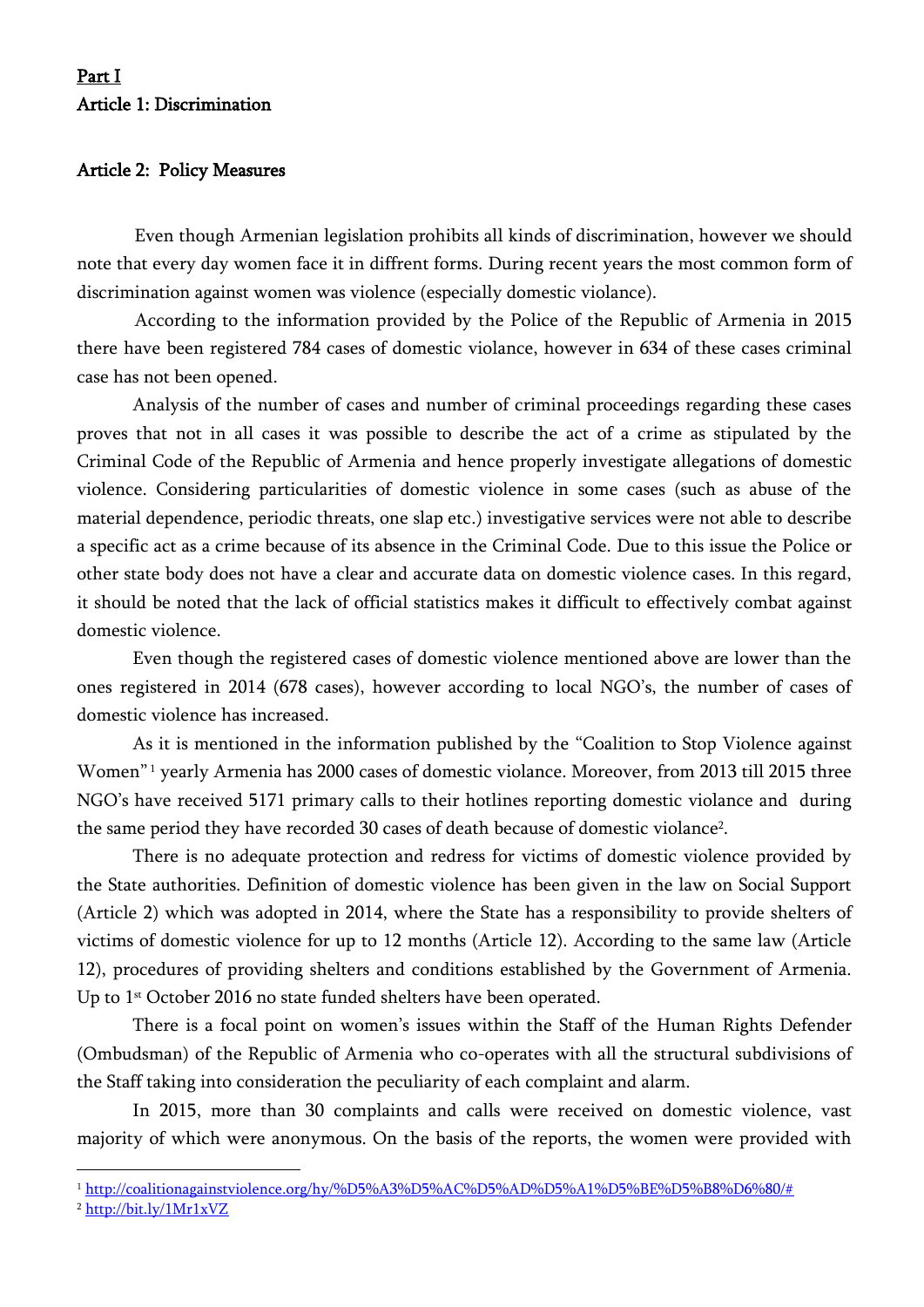advice. The focal point on Women's Issues cooperates with NGO's who provide victims of domestic violence with shelters, in order to direct them to the NGO's in cases when the mandate of the Ombudsman does not allow interference with private relations. Cooperation is established also with public authorities (mainly Investigative Committee, Police and Guardianship/Trusteeship Commissions of the Republic of Armenia) in order to ensure necessary protection for the victims and effective investigation of cases referred to the authorities.

It should be noted that many women feel safer to refer there cases to the NGO's rater then police or other state authorities. As a result such cases are underreported. Women often mention that because of shame as well as lack of trust towards police and absence of protection possibilities provided by state bodies they prefer not to report cases. All this is a result of absence of legislation and victim protection mechanisms.

In the framework of prevention of domestic violence Human Rights Defender of the Republic of Armenia cooperates with the Council of Europe. Within the project between the Council of Europe and the Office of the Human Rights Defender of the Republic of Armenia a research related to the prevention of the violence against women and domestic violence should be implemented. It is worth mentioning that the above mentioned research will also examine the compliance of the provisions of the Istanbul Protocol with national legislation and will contribute the adoption of the law on prevention of domestic violence.

Women who have been exposed to domestic violence face several issues in the judiciary, in particular, some judges and prosecutors, being not aware of the specialties of the case and have stereotypical thinking may harm the victim again by their incompetent questions. There have been some complaints that the victims of domestic violence often face biased attitude from judges (particularly in regions).

The practice of terminating a pregnancy based upon the predicted sex of the infant (selective [abortion\)](https://en.wikipedia.org/wiki/Abortion) of female foetuses is also a display of discrimination against women.

The deviation of the normal ratio of males to females in Armenia was indicated starting from the 1991, and in 2000 it reached to 120 boys to 100 girls, when the norm should be 102-103 boys to 100 girls. Furthermore, this intention is more remarkably expressed during the second and the third pregnancy; the figures soar to 160 and 100 boys and girls, respectively. The main preconditions of the latter are "son preference": a custom rooted in Armenia, which explains the 'continuity of the male line' as a matter of precise importance and prevalence, as well as the birth rate decrease, as a result of which it is found difficult to form a family in Armenia, and the willingness to get pregnant again (the second pregnancy) is frequently associated with the desire to have a son. 3

Article 3: Guarantee of Basic Human Rights and Fundamental Freedoms Article 4: Special Measures Article 5: Sex Role Stereotyping and Prejudice Article 6: Prostitution

 $\overline{a}$ 

<sup>&</sup>lt;sup>3</sup> [http://unfpa.am/sites/default/files/Sex\\_Imbalance\\_report\\_Arm\\_final-with%20cover-final.pdf](http://unfpa.am/sites/default/files/Sex_Imbalance_report_Arm_final-with%20cover-final.pdf)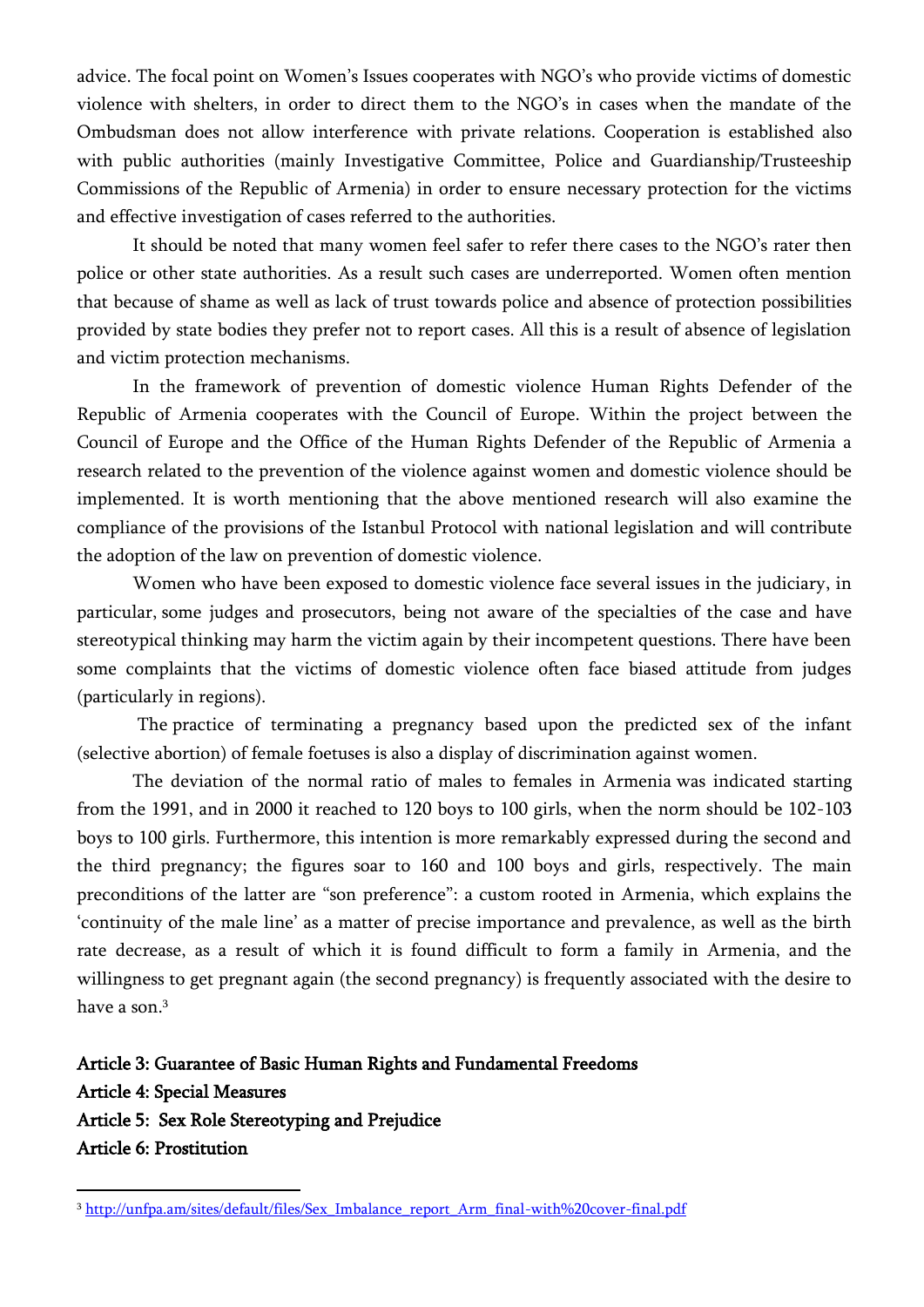### Part II

#### Article 7: Political and Public Life

Regarding women's participation in the formulation of government policy and the implementation thereof the opportunity to hold public office and perform all public functions at all levels of government and to participate in non-governmental organizations and associations concerned with the public and political life of the country it should be noted that women are very rarely involved in the top management or high ranked positions, which derives both from stereotypes and public acceptance of it and from lack of political will. As of September  $1<sup>st</sup>$  2016 among 19 ministries in Armenia only 3 were women ministers<sup>4</sup>, from 79 deputy ministers only 4 women, and from 7 adjunct bodies to the Government none has a women chief (head of the adjunct body)<sup>5</sup> and there are also no women deputies in these bodies. Moreover, the number of women represented in the national Assembly of Armenia (women MP's) is 10.7 percent, 14 percent among civil servants occupying the highest positions, and 22 percent in judicial system.

As for the local authorities it should be mentioned that among 866 rural communities only 17 has women mayors, and there are no women mayors among the 49 municipal communities6: According to the information provided by the Minister of Territorial Administration the number of male representatives is a couple of times higher in the village and town/city community Councils. For example in the Lori region Community council there are 4 female and 88 male representatives, in Gegharkunik region – 45 female and 501 representatives, in Shirak region – 68 female and 559 male representatives, Syunik region – 8 female and 71 male, and in Armavir region there are no female representatives.

Among 10 regions (marzes) of Armenia none has a female governor<sup>7</sup> and among 24 deputy governors only 2 are women.<sup>8</sup> These figures are in a situation where women make about 51.9 percent of the total population<sup>9</sup> Armenia.

Article 8: Representation Article 9: Nationality

 $\overline{a}$ 

<sup>4</sup> <http://gov.am/am/structure/>

<sup>5</sup> <http://gov.am/am/adjunct-bodies/>

<sup>6</sup> "Annual report of Human Rights Defender of the Republic of Armenia on the Ombudsman office activities, state of human rights and freedoms protection in 2014"

<sup>7</sup> <http://gov.am/am/regions/>

<sup>8</sup> Idem

<sup>9</sup> [http://armstat.am/](http://armstat.am/file/doc/99478213.pdf)